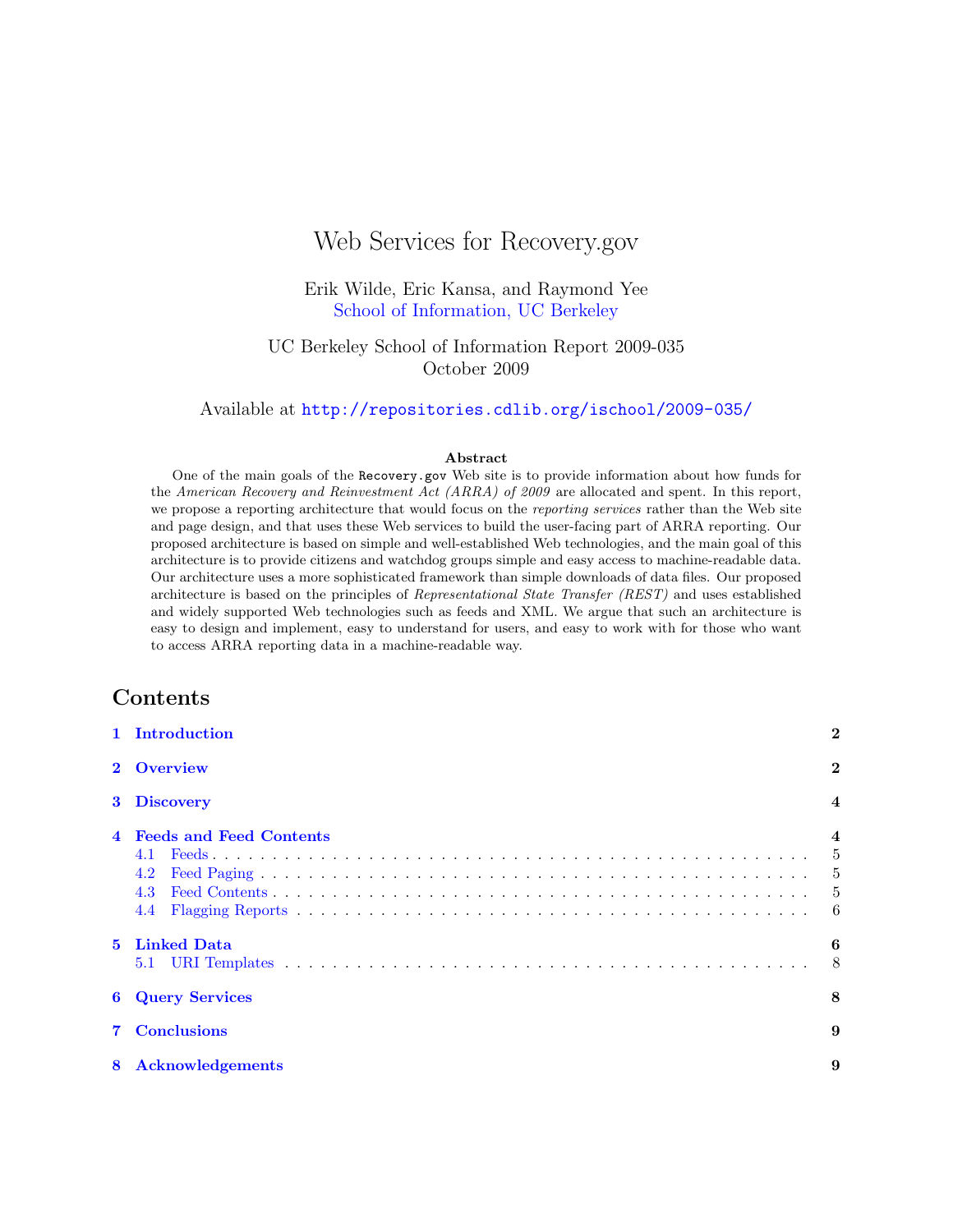# <span id="page-1-0"></span>1 Introduction

This report is meant as a preliminary guide for the design and deployment of services offering public access to reporting data collected through the American Recovery and Reinvestment Act (ARRA) of 2009. Additional guidance will be needed, because, thus far, most publicly available information about ARRA data dissemination focuses on the redesign of Recovery.gov as a user-friendly Web site and hence most discussion is limited to just the User Interface (UI) design of that site. Unfortunately, this focus on presentation issues alone limits the usefulness of ARRA reporting data in supporting intended functions of greater disclosure, accountability, and economic and administrative efficiencies. Design priorities need to shift from focusing on how to deploy an attractive Web site toward the dissemination of ARRA reporting data in ways that support reuse of data in third-party applications [\[21\]](#page-9-0). ARRA data should not be shackled to one mode of presentation offered by Recovery.gov. Instead, public watch-dog organizations, journalists, other government agencies, and commercial interests should be able to build custom visualizations, analyses, and other services based on ARRA reporting data. Thus, the design of ARRA Web services<sup>1</sup> that can support such third-party applications needs to seen as a central priority and should command much greater attention.

This report highlights the need for well-designed Web Services provided for consumers of ARRA reporting data. These services should allow any party interested in ARRA reporting data to receive the complete set of ARRA reporting data in a timely and easily usable manner, so that at least in principle, the full functionality of Recovery.gov could be replicated by a third party. Specifically, we are focusing on capabilities beyond simplistic "download" features, which often provide only delayed data, in formats (such as Excel spreadsheets) not easily usable across a wide range of development platforms, with no support for incremental data dissemination. Bulk data downloads can be regarded as the most primitive way of making information available, harking back to the old days of FTP servers. Service orientation and Web services have come a long way since then, and we argue that the main focus of providing access to ARRA reporting data should be on Web services providing timely, comprehensive, and flexible access to data. UI features then can be regarded as a visualization of these services, but all services can also be consumed by machines.

The strategy we follow in this report follows the idea of the Plain Web [\[25\]](#page-10-0), always attempting to use the simplest and most widely known and supported technology for any given task. In keeping with this general principle, this report recommends the feed-based dissemination of ARRA reporting data to support third-party applications, using the most widely used technologies on the Internet today: HTTP for service access, Atom for the service interface, and XML for the data provided by the service. This choice of widely supported technologies makes service access and consumption as open and easy as possible, allowing access from sophisticated server-based applications or from resource-constrained devices such as mobile phones. However, it is beyond the scope of this report to offer comprehensive guidance on data dissemination services. Instead, this report outlines a general set of recommendations and requirements for ARRA data dissemination. Furthermore, this document looks only at the data dissemination aspect, and not data collection, management, or long-term curation. While these are also important issues, they lie beyond the scope of this report, but are discussed in more detail in related publications [\[26,](#page-10-0) [27,](#page-10-0) [28\]](#page-10-0).

# 2 Overview

The feed-based publishing of data initially proposed by the Office of Management and Budget (OMB) represented an exciting first step in making government transparency on the Web a reality [\[18\]](#page-9-0). However, subsequent guidance has moved away from this plan, first by not refining the rough sketches of the first

<sup>&</sup>lt;sup>1</sup>For the purpose of this report, the term Web services is used for machine-usable services based on Web technologies. Specifically, it is not meant in the narrower sense of the SOAP/WS-\* family of specifications, which often are summarized as "Web services" even though they are only a subset of the design possibilities when designing and implementing services based on Web technologies.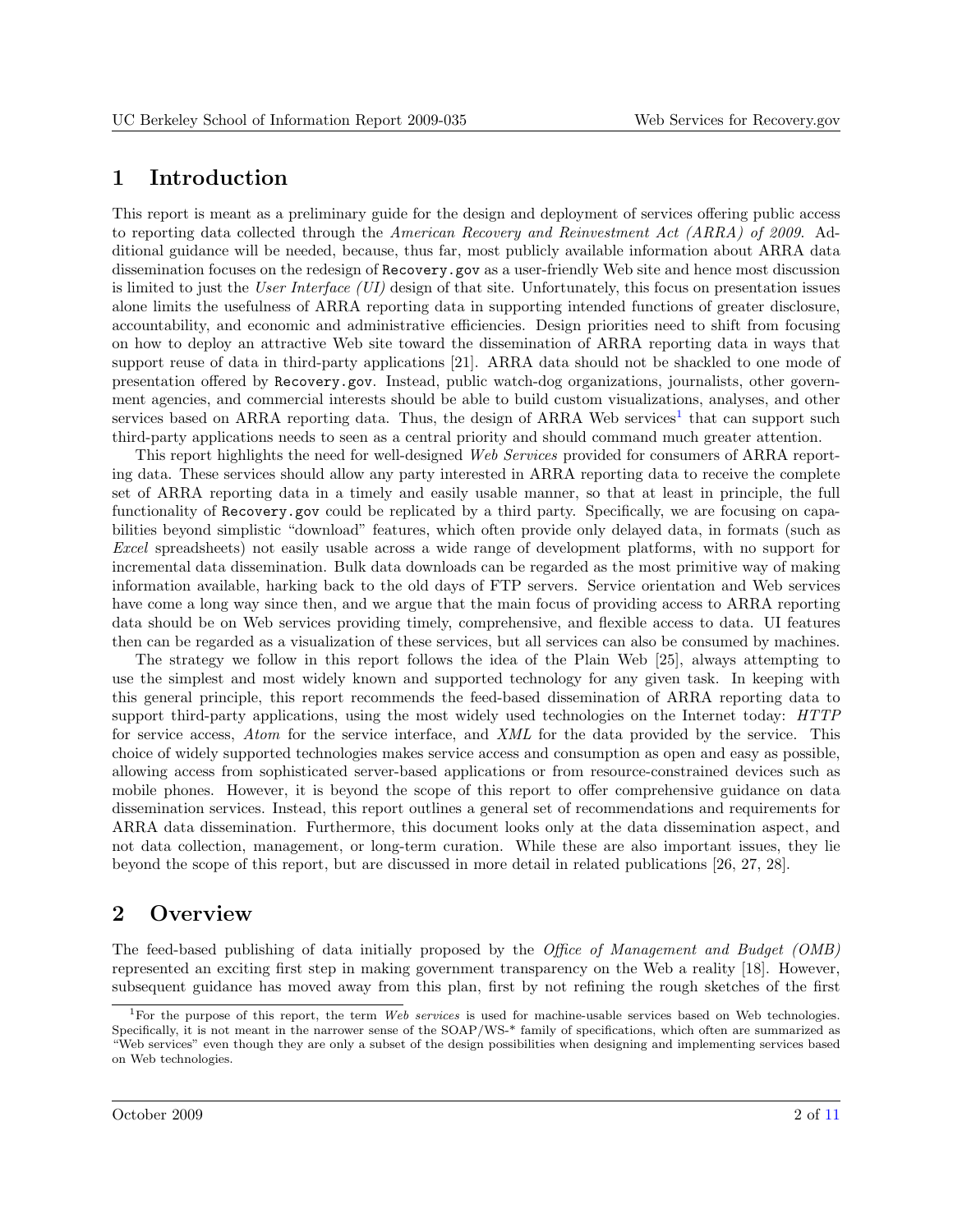guidance [\[19\]](#page-9-0), and then by removing the open feed-based architecture completely [\[17\]](#page-9-0). Statements from public officials and documents made available by federal agencies now paint a much more muddled, muted, and confusing picture for how ARRA reporting data will be published in machine-readable formats that can support third-party applications, and the focus has entirely shifted to building a UI instead of providing services.

Nevertheless, publicly available sources outline two major components of the ARRA systems architecture, FederalReporting.gov and Recovery.gov. FederalReporting.gov will collect and validate ARRA reports as well as offer federal officials tools to review and verify reports submitted from ARRA grantees, contractors, and subcontractors. Recovery.gov has the primary purpose of publishing ARRA reporting data to the public. Available documents place a heavy emphasis on the presentation aspects of Recovery.gov, and not on services providing access to machine-readable data.

The current ARRA systems architecture (as far as information about it is publicly available) centralizes many important functions on the FederalReporting.gov and Recovery.gov systems. However, there is no publicly available information that describes how these two systems will interact with each other. Since Recovery.gov will supposedly publicly disseminate data collected by FederalReporting.gov, the manner by which data flows from FederalReporting.gov to Recovery.gov is of critical importance. Ideally, Recovery.gov should use Web services offered by FederalReporting.gov. In this sense, the connection between FederalReporting.gov and Recovery.gov offers a logical context in which to deploy data dissemination services for the public. Why go through the trouble and expense of creating some customized method for moving data from FederalReporting.gov to Recovery.gov and then duplicate this effort to create additional Web services for public consumption? A truly open architecture would allow no back channels between FederalReporting.gov and Recovery.gov and thus would completely expose all FederalReporting.gov services used by Recovery.gov to the public as well (of course with the usual options of imposing access and usage control based on mechanisms such as access rights and API keys).

The feed-based dissemination architecture described in this report can support data transfers from FederalReporting.gov to Recovery.gov. It can also support dissemination of machine-readable data for the public. This approach has the advantage of allowing Recovery.gov designers to focus on public presentation and user-friendly access without making access to machine-readable data a poorly conceived afterthought. Secondly, requiring Recovery.gov to use the same Web services offered to the public offers enhanced transparency, because this approach avoids creation of a back channel inaccessible and invisible to the public. Finally, this approach will help gather specific requirements for the design of the public Web services. At a minimum, the public Web services need to support the capabilities needed to power public dissemination and presentation features offered by the redesigned Recovery.gov site. If the developers of the Recovery.gov site have to rely upon the same Web services offered to the public, these Web services will receive appropriate design attention and investment. From a functional point of view,<sup>2</sup> we cannot think of a single reason why Recovery.gov should have more privileged support to the services provided by FederalReporting.gov than any other ARRA reporting consumer.

While we recommend that the feed-based dissemination architecture described in this report supports data exchanges between Recovery.gov and FederalReporting.gov, we recognize that these systems are in active development and that other options may be implemented. Nevertheless, even if Recovery.gov obtains data from FederalReporting.gov via some other methods, the feed-based dissemination methods described here can still be deployed as the public Web services provided by one of the two sites (it is currently unclear whether Recovery.gov or FederalReporting.gov would have the primary responsibility of providing Web services). However, if feed-based dissemination is not elevated in importance so that feeds help bridge the Recovery.gov and FederalReporting.gov systems, the ARRA's overall reporting architecture will, in all likelihood, be more complex, more expensive, and more difficult to maintain and extend. In the end, feeds

 $2$ This functional point of view specifically excludes aspects such as access and usage control, which should be viewed as being independent of functionality and service design.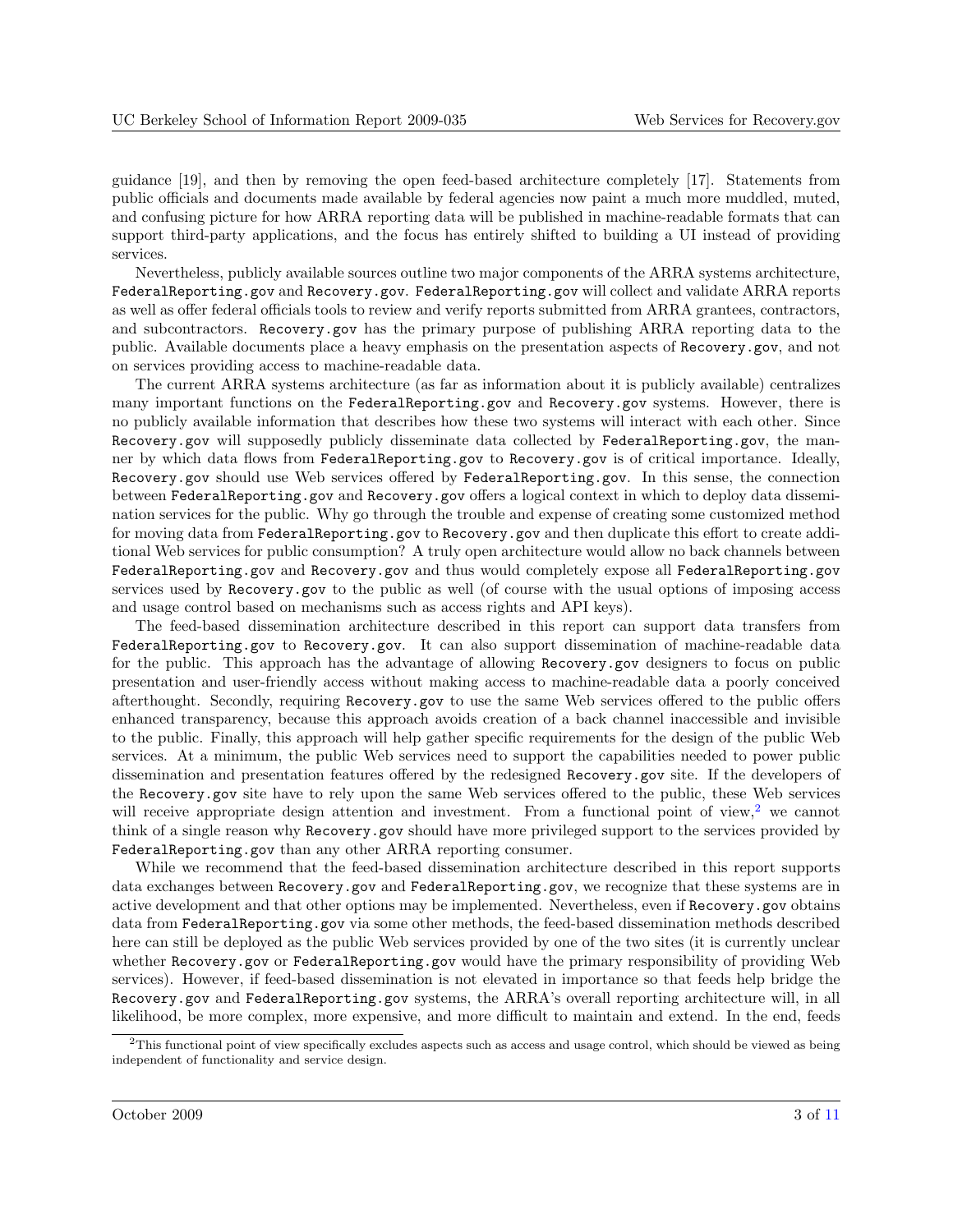<span id="page-3-0"></span>can be deployed in a variety of ways, but some ways offer better levels of transparency than others.

### 3 Discovery

Regardless of the specific context of deployment, feed-based dissemination must offer clear means by which services can be discovered. Unfortunately, feed autodiscovery currently is not standardized anywhere. There are developments worth noting however, including best practices, a draft for setting up an IANA registry for link relations [\[13\]](#page-9-0), and also a proposed "feed" link relation in the draft for HTML 5 [\[10\]](#page-9-0). While not formally standardized, feed autodiscovery is well supported by current browsers (most browsers indicate discovered feeds by displaying an icon in the browser address bar), and could be implemented reliably with a well-defined set of implementation guidelines for Web pages offered by Recovery.gov.

Feed discovery is the key mechanism that connects the human-oriented Web with the machine-oriented Web. Typically, users of a Web site expect that they can "subscribe" to updated information provided on a Web page by using that page's feed. While simple in principle, paired with mechanisms such as Web forms and thus mechanisms for specifically requesting information based on a user's inputs, feeds become a flexible and powerful mechanism by which services can provide machine-readable access to information sources [\[28\]](#page-10-0). It is important to note that by using appropriate design (as described in Section 4), these feeds can be consumed in normal human-oriented feed readers such as the popular Google Reader, and yet they do provide all the necessary information (in the form of links) to get access to machine-readable versions of the information carried in the feed. This is a marked difference to the more detached vision of the Semantic Web [\[2\]](#page-8-0), which uses a data representation and access method which has very little common with the humanoriented Web, and thus does not provide the same seamless integration of human- and machine-readable data that can be achieved by using a more lightweight set of Web technologies [\[25\]](#page-10-0).

# 4 Feeds and Feed Contents

Feeds are machine-readable lists of information items, that in principle can carry any kind of content, but in practice often carry HTML so that the information can be viewed in a browser.<sup>3</sup> We strongly recommend that Recovery reporting systems adopt the Atom syndication format [\[14\]](#page-9-0) for feeds, as we have demonstrated with simulated Recovery reporting data at <http://recovery.berkeley.edu/feeds/reports1.atom>. Atom is open, enjoys very wide use, and has several important extensions useful for implementation in the Recovery Web site. Atom also requires unique identifiers to be assigned for each feed entry. These identifiers provide a critical component of a data dissemination infrastructure. These identifiers can be used to disambiguate specific Recovery reports or even specific Recovery Web services.

The feed entries should contain links to different representations of Recovery reports. Some of these representations should be optimized for display on Web browsers and presented at Recovery.gov. Other representations should express structured data using XML so that these data can be processed by different applications supporting visualization, analyses, notification, and other functions. The simulated Recovery reporting service accompanying this report illustrates this point by linking to XML data such as in this example: <http://recovery.berkeley.edu/feeds/reports/18.xml> from this feed entry: [http:](http://recovery.berkeley.edu/tech/#entries) [//recovery.berkeley.edu/tech/#entries](http://recovery.berkeley.edu/tech/#entries). Based on popular demand and capacity, alternative representations (such as RDF) could be supported as well. Alternatively, comma seperated value (CSV) representations can make data convenient for some consumers confortable with spreadsheet applications. There is no limit to the variety of alternate representations that might be available for a feed entry.

 $3$ The popular *podcast* is an example in which feeds provide access to other information as well, in most cases, to video or audio clips.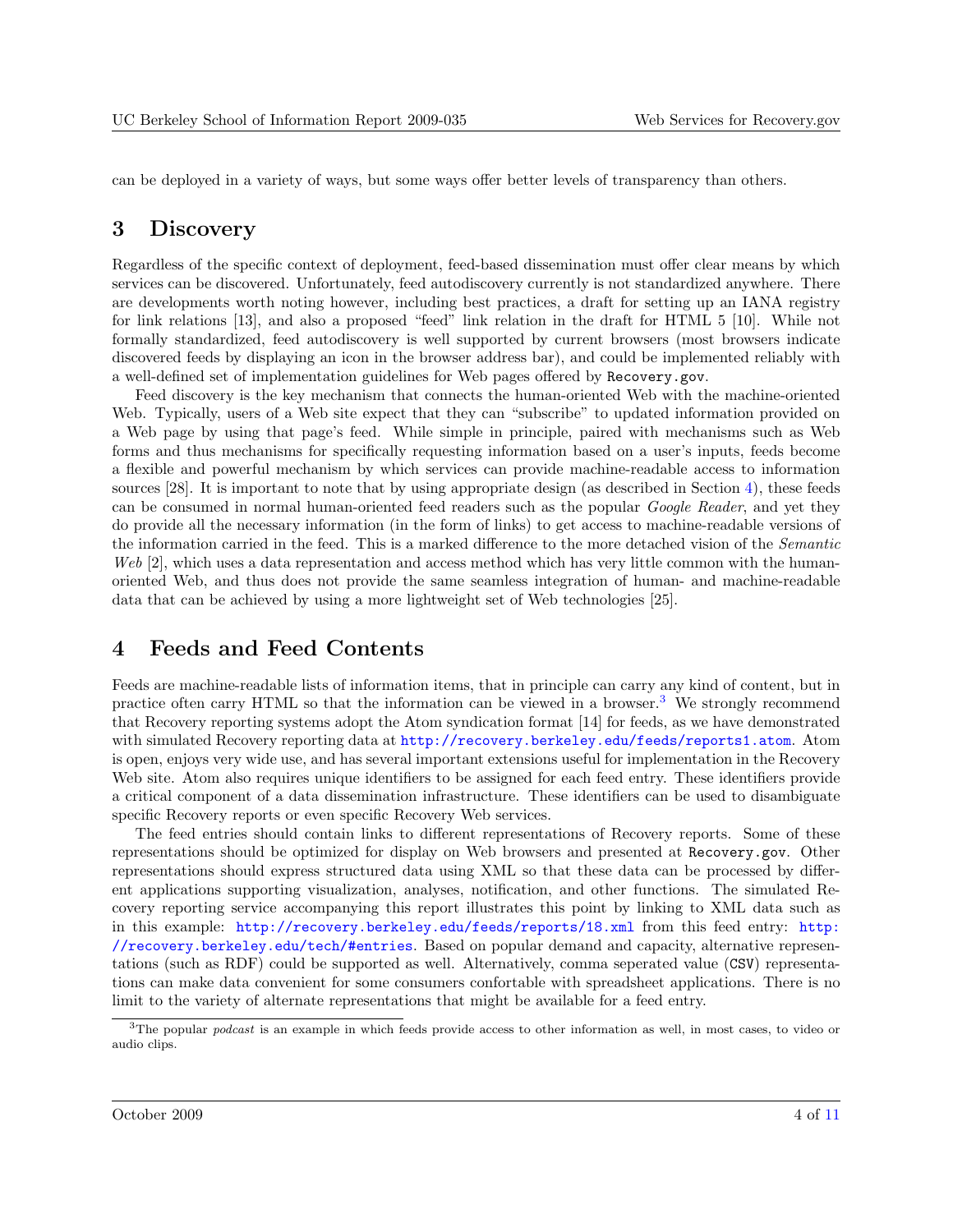#### <span id="page-4-0"></span>4.1 Feeds

Each item in a feed is represented by an entry in the feed, and each entry will typically have a number of different properties (Atom supports a number of standardized data fields). These properties describe when the data was updated, who published and created the data, and where the complete record of the data can be obtained. Such descriptions make timely information easy to find.

### 4.2 Feed Paging

Based on the service a user is accessing, ARRA feed-based services may offer many dozens, hundreds, or even thousands of reports collected over several weeks and months. Publishing this volume of reporting data via feeds will become unwieldy without methods to "page" through entries. Atom Feed Paging and Archiving [\[12\]](#page-9-0) offers a standards-based approach for representing feeds with large numbers of entries. We strongly recommend making feed paging and archiving mandatory, so that the feeds are not just a temporary way of communicating that information has become available. Instead, the feed pages should be available as persistent and permanent access points, so that accessing information via feeds can be done robustly and reliably. To make feed paging and archiving more predictable and easier to implement, we also recommend that the guidelines should at least recommend, or maybe even require, a naming scheme for paged and archived feeds. Feed paging for simulated Recovery reporting is demonstrated here: [http://recovery.](http://recovery.berkeley.edu/tech/#paging) [berkeley.edu/tech/#paging](http://recovery.berkeley.edu/tech/#paging). In such a publishing scenario of feeds as well as information items in XML being available via persistent URIs, it becomes significantly easier to build RESTful services<sup>4</sup> based on these resources.

### 4.3 Feed Contents

The links found in feed entry inform applications where different representations of the entry's content can be accessed. In the case of the Recovery, links can point to human readable versions, XML versions as reported to FederalReporting.gov, or XML versions that conform to the Extensible Business Reporting Language (XBRL) standard. Representations in JavaScript Object Notation (JSON) [\[4\]](#page-9-0) format may also be offered as a convenience for developers seeking to build browser-based UIs and visualizations. Thus, feeds provide clear methods to guide applications in retrieval of available representations of a given resource.

ARRA reporting data are complex and often express information about many different entities (agencies, contractors, sub-contractors, funding sources, jobs creation). In our example implementation, we demonstrated a simple mapping visualization of a geo-coded set of sample data available here: [http:](http://recovery.berkeley.edu/demos/) [//recovery.berkeley.edu/demos/](http://recovery.berkeley.edu/demos/). However, this sample dataset could be mapped in several different ways. One could map the locations of contractors, or subcontractors, or both contractors and subcontractors (for example using lines to represent a graph of relationships). Alternatively, one could also map the locations where work was performed. Because of this complexity, ARRA data can be explored through many forms of analysis and visualization. Thus, as noted by many transparency advocates, publishing machine-readable XML representations of ARRA reports is a key requirement. Access to these XML data will enable citizen developers to easily transform and repurpose data for alternative visualizations and analyses. For example, this <http://recovery.berkeley.edu/demos/timemap/> demonstrates a visualization of simulated Recovery reporting data in time and space. It is based on another set of simulated Recovery data, transformed into the KML format.

Because the reporting data is complex, there should be published and documented schemas for the XML, based on standardized schema languages such as XML Schema (XSD) [\[23,](#page-10-0) [3\]](#page-8-0) or RELAX NG [\[11\]](#page-9-0). More importantly, developers should have access to additional information resources explaining the reporting

 $4$ Named after the architectural principle underlying the Web, which is called Representational State Transfer (REST) [\[7\]](#page-9-0).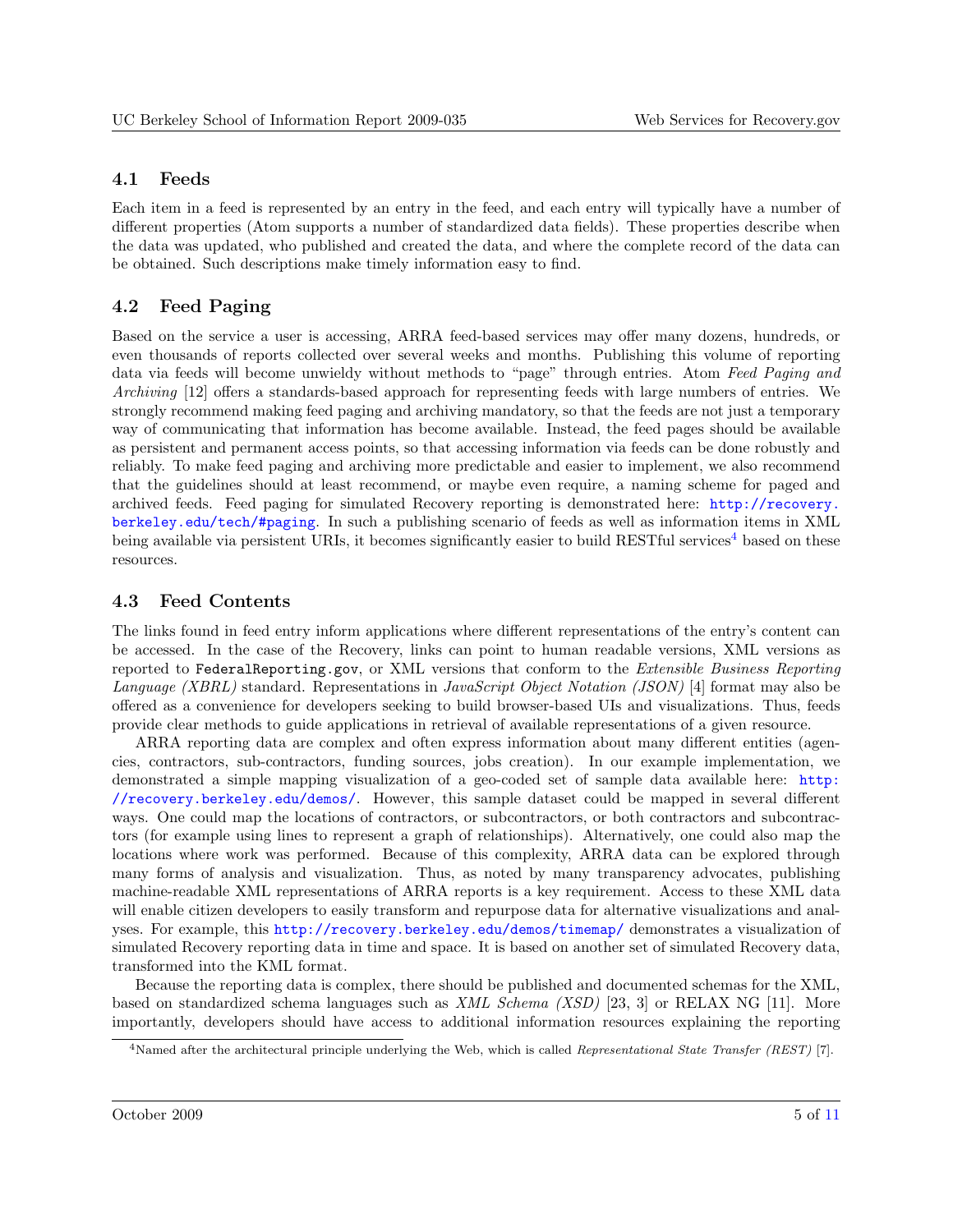<span id="page-5-0"></span>XML with documentation, examples, tool sets, and any other information that might be helpful to use the XML [\[24\]](#page-10-0).

#### 4.4 Flagging Reports

Most of this report is concerned with "read-only" data dissemination. However, if successful, data dissemination services will support many different uses for these data across different Web-based applications. As people work with these different applications, they will likely discover errors, discrepancies, and other faults in Recovery reports, or they might just be interested in sharing observations and annotations. They may also discover indications of waste or even fraud. Services should be deployed to help harness the fruits of this distributed, community-driven scrutiny. These services should not be application specific, but should instead allow reporting and flagging of errors and other discrepancies via a common interface.

The Atom Publishing Protocol (AtomPub) [\[8\]](#page-9-0) provides a standards-based basis for enabling different applications to publish community contributed annotations, flags, and comments about Recovery reports. AtomPub allows services to become write-enabled, in the sense that the read-oriented model of Atom is extended to support writing to the service as well. Is is entirely up to the service to decide under which circumstances and what to expect from clients, but the main issue is that AtomPub is a standardized format, well-integrated with Atom and its model of feed-based access, and thus it will be easier for developers to understand and use services that allow write-based access, allowing commenting and annotation features.

# 5 Linked Data

The approach described in this report, driven by a desire for openness and accessibility, uses the most widely established technologies and data formats to ensure that access to reporting data is as easy as possible. Recently, the idea of openly accessible data has been promoted under the term of "linked data", with recent recommendations [\[1\]](#page-8-0) being centered around a very specific choice of technologies and data models (all centered around Semantic Web [\[2,](#page-8-0) [22\]](#page-10-0) approaches focusing on RDF for data representation and centralized data storage). While it is possible to use these approaches for building Web applications [\[9\]](#page-9-0), our recommendation is to use better established and more widely supported technologies, thereby lowering the barrier-to-entry and choosing a simpler toolset for achieving the same goals as with the more sophisticated technologies envisioned for the Semantic Web. For the remainder of this report, we use the term "linked data" as the general concept of publishing interlinked data representations, without referring to the one specific way of implementing it that is often associated with that term as well.<sup>5</sup>

Data publication involves more than exposure of data on the Web. In the case of ARRA reporting, datasets reference many different codes and coding systems. Unfortunately, public resources that describe such codes and coding systems are generally available only in the form of difficult-to-find and difficult-toparse PDF documents (if at all). Such explanatory data needs to be made available in more usable and accessible formats and services that help provide contextual information that can help make Recovery data more useful and usable.

Beyond access to structured data, transparency advocates have great interest in processing and understanding relationships between different sets of related structured data. In keeping this requirement in mind, ARRA data dissemination services should be more resource-oriented than service-oriented. XML representations should contain links (in the form of URIs) to related data resources, thereby representing the relationships between the different concepts which are relevant for reporting. Two such relevant concepts include identifiers for agencies and companies. For example, instead of putting in just the DUNS identifier

<sup>&</sup>lt;sup>5</sup>This means that both "Web services" and "linked data" in this report do not refer to any specific technology choices, and our recommendations are based on pragmatic considerations of how to choose the simplest and most widely available tools to implement these abstract concepts.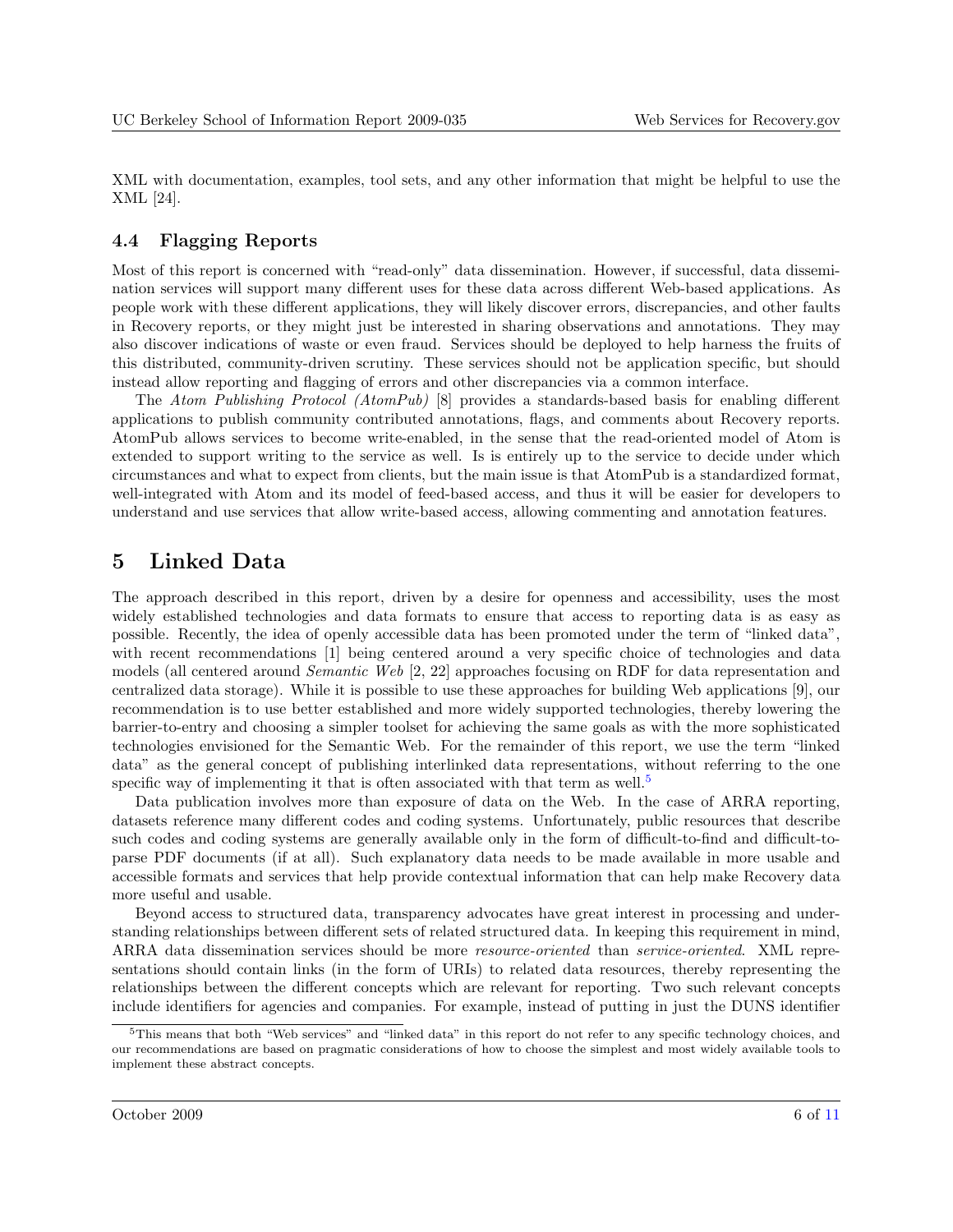in an XML report, the report should also put in a link to some DUNS URI so that additional information from another Web resource can be retrieved about this entity.<sup>6</sup> The simulated Recovery reporting service accompanying this report illustrates publication of "linked data" relating to DUNS and agencies here: <http://recovery.berkeley.edu/tech/#linked>.

Adopting a Resource Oriented Architecture (ROA) [\[20\]](#page-9-0) helps to add context and intelligibility to ARRA reporting data. Supplemental information published as additional resources can help explain the use of various coding systems and concrete codes found in Recovery reports. In addition, various representations can be offered for related resources. To expand on the above example, the DUNS URI itself should return machine-readable data about the entity identified by the DUNS number, and one of the resources linked from that resource at a DUNS URI could be a feed, providing additional information about that entity. That feed would probably have entries about various reports that may relate to the organization described at that DUNS URI. Thus, a resource oriented architecture can provide a simple means to enable data retrieval that "pivots" off of different identifiers.

Providing URIs to additional Web resources for different entities described in ARRA reports requires careful consideration of what entities should be resolvable on the Web. The Recovery reporting schema uses many different coding systems and identifiers. Publication of resources related to some of these identifiers will be of great value. Below we offer a preliminary set of identifiers for which Web resources should be available in machine-readable and linked representations:

- OMB agency, bureau, and account codes (to identify US federal government departments, agencies, and bureaus in the federal budget and their respective accounts) [\[5,](#page-9-0) [6,](#page-9-0) [15\]](#page-9-0).
- Program Source Treasury Account Symbol (TAS) (to identify the treasury account funding the program). TAS are composed of a Treasury agency code to represent a department or agency and Treasury account code to represent the account [\[6,](#page-9-0) [16\]](#page-9-0). There is also 3 digit optional subaccount number. There are 309 ARRA-related Program Source TAS as of the writing of this report.<sup>7</sup>
- Federal Agency Code and Agency Awarding Code (NIST Special Publication 800-87) (used in the recipient reporting, e.g. 6800 is the Environmental Protection Agency), related to Treasury codes.
- DUNS identifiers (a unique nine-character number for identifier organizations that receive federal money) to indicate primary recipients and sub-recipients of ARRA funds.<sup>8</sup>
- Catalog of Federal Domestic Assistance (CFDA) Number for grants and loans.<sup>9</sup>
- Activity codes to indicate the type of activity undertaken by the contract, grant, or loan: NAICS (North American Industry Classification System)<sup>10</sup> or NTEE-NPC (National Taxonomy of Exempt Entities / Nonprofit Program Classification)<sup>11</sup>.
- Congressional District (state and district number).
- Government Contracting Office Code (this element is listed in the Recipient Reporting Data Model.)<sup>12</sup>
- Award Number and Order Number.

<sup>6</sup>Strictly speaking, such a link would not have to be there because it could be inferred from the fact that something is supposed to be a DUNS number, but the important aspect is that there should be a URI that can be used to access information that is available about each individual DUNS number.

<sup>7</sup>[https://www.federalreporting.gov/federalreporting/documentation/program%20source%20\(TAS\)%20reference.xls](https://www.federalreporting.gov/federalreporting/documentation/program%20source%20(TAS)%20reference.xls) <sup>8</sup>[http://www.dnb.com/US/duns\\_update/](http://www.dnb.com/US/duns_update/)

<sup>9</sup><https://www.cfda.gov/index?cck=1\&au=\&ck=>

<sup>10</sup><http://www.census.gov/eos/www/naics/>

<sup>11</sup><http://nccsdataweb.urban.org/PubApps/nteeSearch.php?gQry=all-core\&codeType=NPC>

<sup>12</sup><http://www.recovery.gov/sites/default/files/FedRptgDataModel+8-18-09.pdf>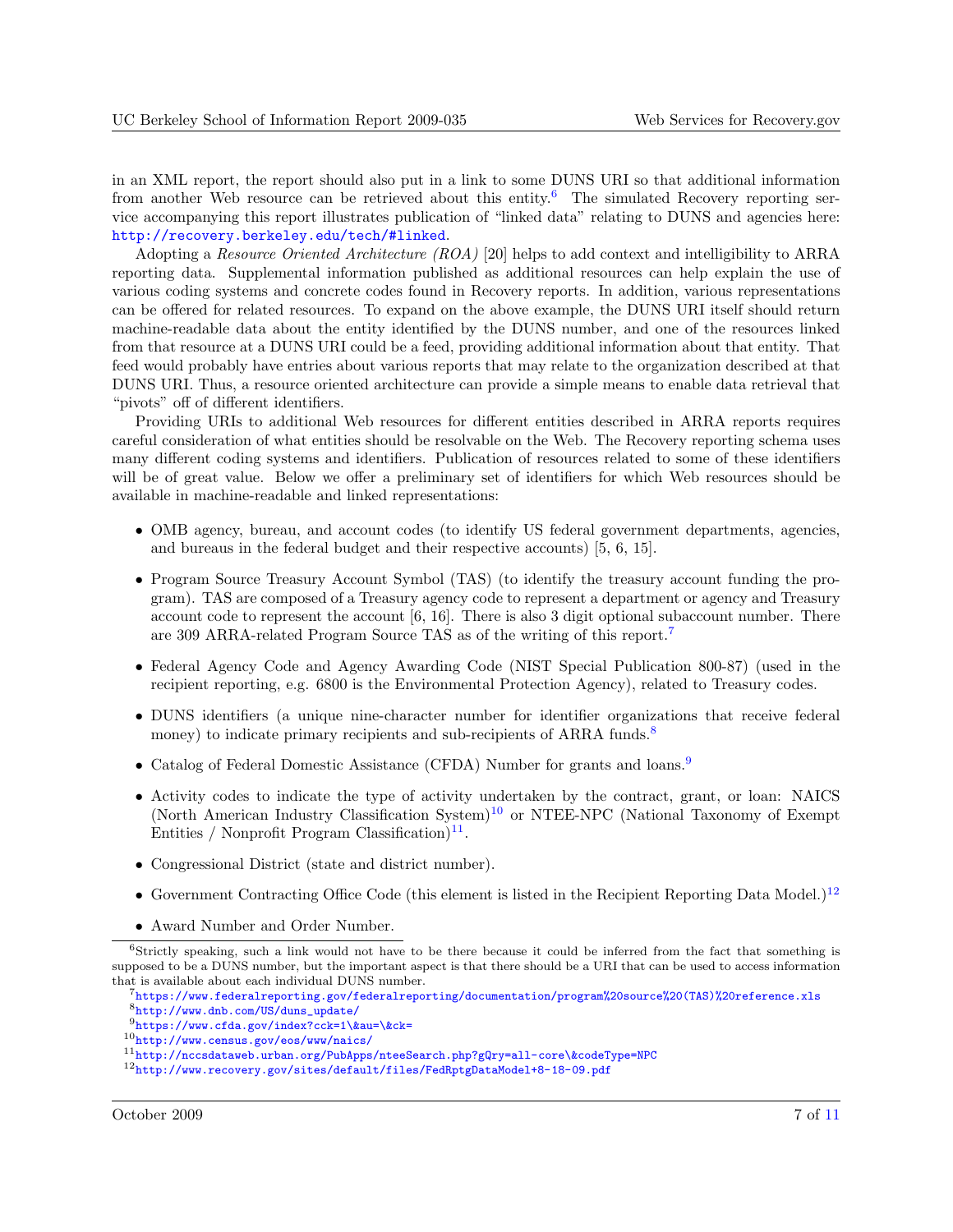<span id="page-7-0"></span>• PIID (Procurement Instrument Identifier), found for instance, in ARRA-spending reports from FPDS- $NG.<sup>13</sup>$ 

### 5.1 URI Templates

RESTful and Web-friendly architecture also requires consideration of URI templates. Hierarchic relationships are part of many coding relationships. These hierarchies should be represented in the addressing system used to identify specific codes. By representing codes in this way, one can find sets of related codes in a hierarchy, and even browse the hierarchy based on a clear and simply URI structure. In most cases, the Federal Government does not offer an authoritative Web address for many entities defined in federal coding systems. Therefore, Recovery.gov should meet this need.

The list below shows a few examples illustrating possible URI templates for sets of resources that should be exposed by a RESTful Recovery reporting API. These examples are intended to illustrate methods for exposing sets of related data. However, designing the representations, and the links between them is not within the scope of this report. RESTful design still requires that all representations are still linked explicitly, even if URI templates such as the ones below are used to make the access points for Web services on Recovery.gov easier to find.

- http://recovery.gov/symbols/omb (feed of all OMB codes)
- http://recovery.gov/symbols/omb/{AGENCY} (feed of all OMB codes for that agency)
- http://recovery.gov/symbols/omb/{AGENCY}/{BUREAU} (feed of all budget accounts for that agency)
- http://recovery.gov/symbols/omb/{AGENCY}/{BUREAU}/{BUDGET ACCOUNT} (description or placeholder for the budget item, perhaps link to program descriptions)

The Treasury has its own code system and hierarchy. This also needs to be represented:

- http://recovery.gov/symbols/treasury/ (feed of all Treasury agency codes)
- http://recovery.gov/symbols/treasury/{AGENCY} (feed of all treasury accounts)
- http://recovery.gov/symbols/treasury/{AGENCY}/{Account} (feed of all fiscal years associated with a treasury account)
- http://recovery.gov/symbols/treasury/{AGENCY}/{Account}/{Fiscal Year} (specific fiscal year for a specific treasury account)

Representations served at these URIs would use Atom as the container format, support features such as feed paging, and would contain representations of machine-readable data for these entities, complete with links to all related entities.

# 6 Query Services

Query services are closely related to the discussion of linked data above. The key design goal for querying services should be data accessibility and reuse. Queries that summarize data or perform other analyses are of secondary importance. There are many possible analyses that people may wish to perform on Recovery data, and it will be difficult or impossible to accommodate them all. Therefore, querying services should be more

<sup>13</sup>[https://www.fpds.gov/dbsight/search.do?indexName=initiative\&templateName=awardSearch\&s=FPDSNG\&q=](https://www.fpds.gov/dbsight/search.do?indexName=initiative\&templateName=awardSearch\&s=FPDSNG\&q=%20SPENDING_CATEGORY%3A%22ARRA%22) [%20SPENDING\\_CATEGORY%3A%22ARRA%22](https://www.fpds.gov/dbsight/search.do?indexName=initiative\&templateName=awardSearch\&s=FPDSNG\&q=%20SPENDING_CATEGORY%3A%22ARRA%22)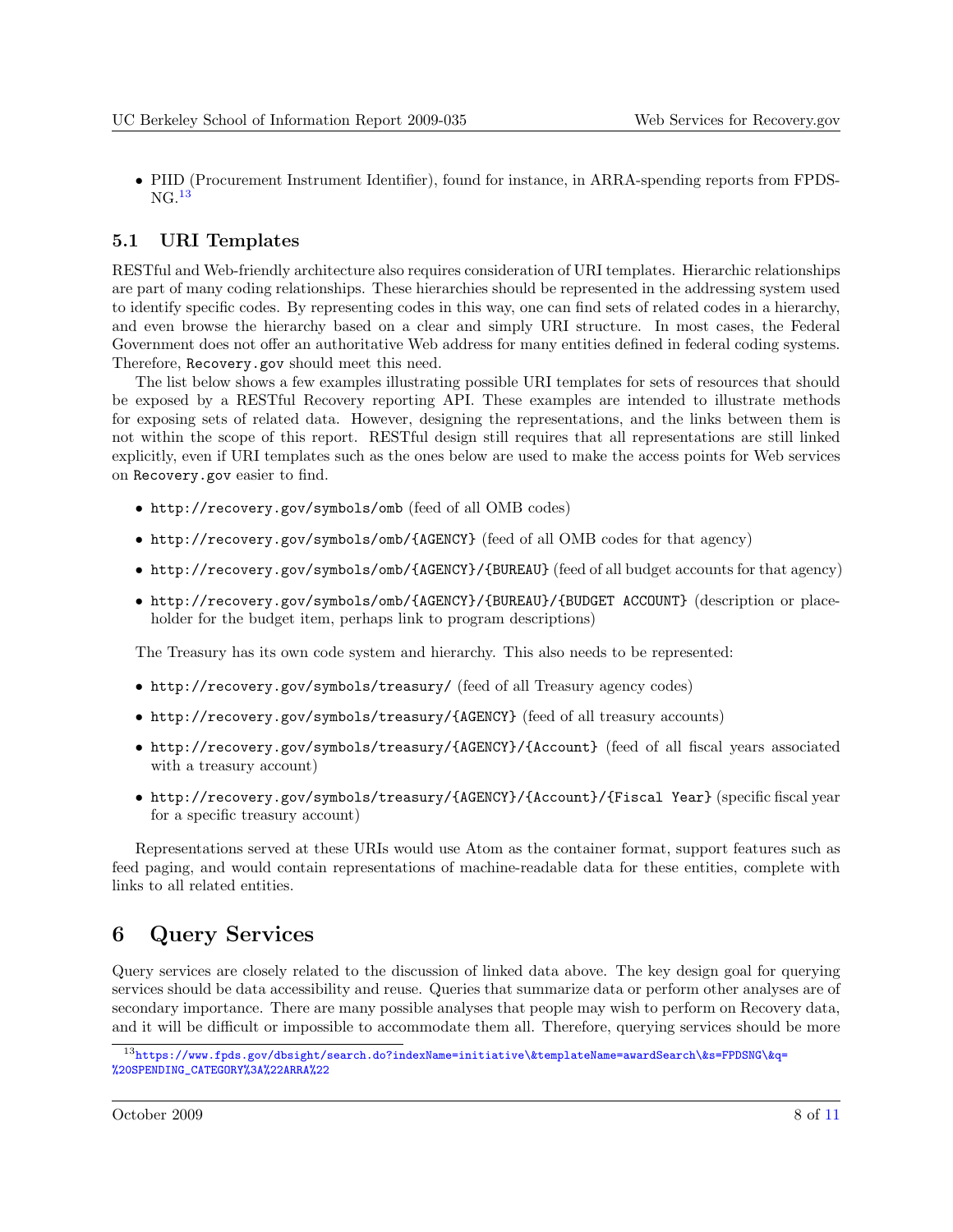<span id="page-8-0"></span>oriented toward making machine-readable representations of data available, so that third party developers can easily populate their own analysis engines and run their own specialized algorithms on that data.

Given the volume of data expected to be generated from Recovery reporting, it will be important to get data by identifiers described in Section [5.](#page-5-0) Additional querying services may include:

- By Time period (when grant/contract opportunities were announced, when awards were made, when spending took place).
- By Region (either defined by state, or some other geographic reference).
- By Taxonomy (if a budgetary taxonomy exists, classifications like "education" or "administrative costs"; could be useful querying criteria).

For each subset of requested data, the various types of reporting data should be made available through Atom feeds, so that these queries essentially would become "bookmarkable".

Such services may make Recovery reporting useful for applications besides catching waste fraud and abuse. The services can also help make Recovery data directly relevant for the intended purpose of the Recovery Act, jobs creation. For instance, a job placement service may use Recovery reporting services to identify contractors that recently won Recovery funding. The job placement service could then send resumes to organizations that are more likely to hire.

# 7 Conclusions

Feeds represent a major positive development in making government data more open to citizen review and reuse, and they provide a unique ability to do so my merging utility for humans as well as machines. However, effective use of feeds, or any other measure for data dissemination, requires careful consideration of the interdependencies of reporting data, and the dependencies on outside data. Therefore, we recommend the design of a Resource Oriented Architecture in line with the architectural principles of the Web to better express contextual relationships and to better support services that publish sets of related data. In that sense, Recovery data dissemination needs to be more far reaching than a narrow focus on publishing individual reports in a simplistic "download" style. Instead, Recovery data dissemination should also publish resources of related information to help put those reports in context.

# 8 Acknowledgements

We thank the Sunlight Foundation for its support through a grant.

# References

- [1] Daniel Bennett and Adam Harvey. Publishing Open Government Data. World Wide Web Consortium, Working Draft WD-gov-data-20090908, September 2009.
- [2] Tim Berners-Lee, James A. Hendler, and Ora Lassila. The Semantic Web. Scientific American, 284(5):34–43, May 2001.
- [3] Paul V. Biron and Ashok Malhotra. XML Schema Part 2: Datatypes Second Edition. World Wide Web Consortium, Recommendation REC-xmlschema-2-20041028, October 2004.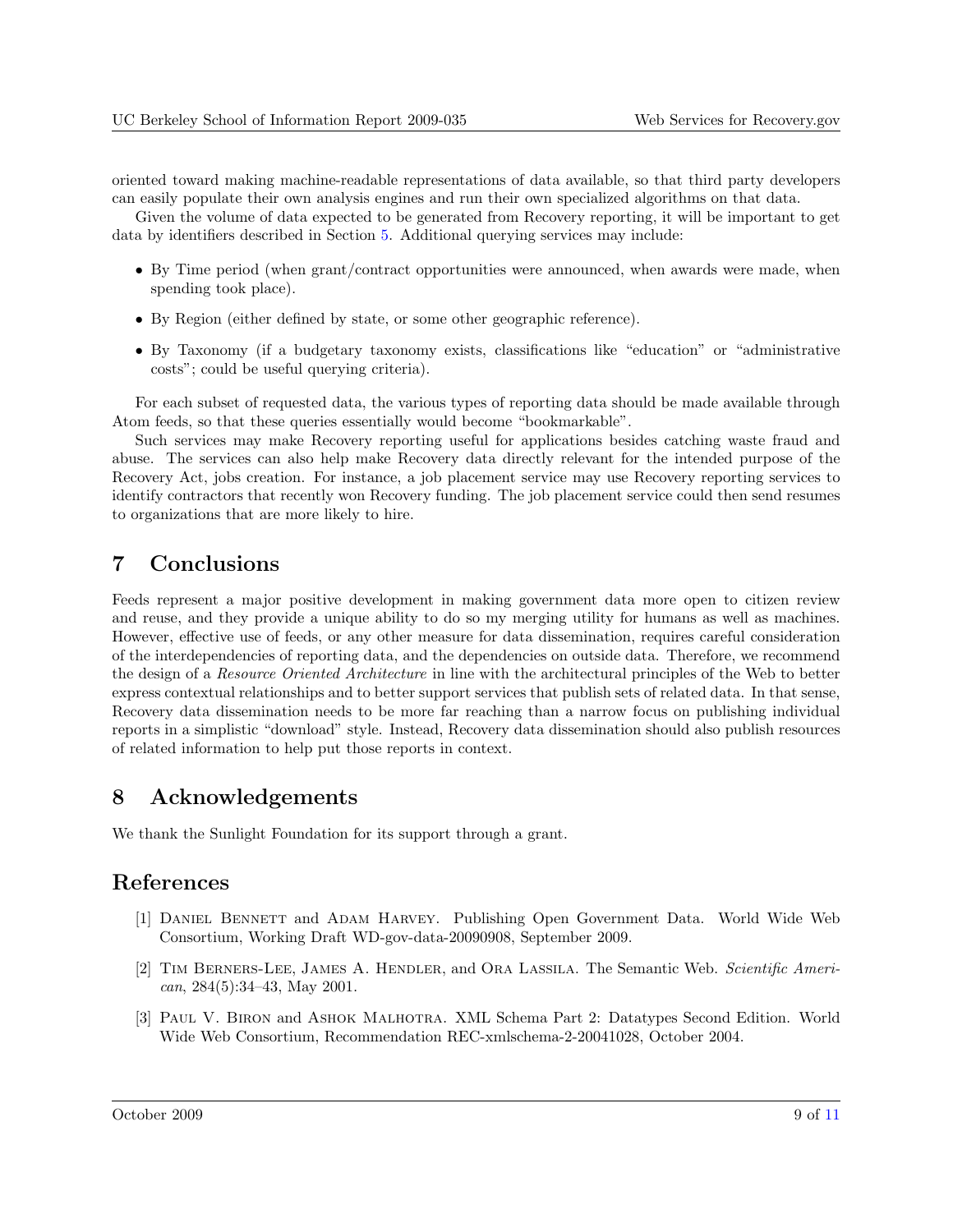- <span id="page-9-0"></span>[4] DOUGLAS CROCKFORD. The application/json Media Type for JavaScript Object Notation (JSON). Internet RFC 4627, July 2006.
- [5] Office of Management Executive Office of the President and Budget. Appendix C-Listing of OMB Agency/Bureau and Treasury Codes, August 2009.
- [6] Office of Management Executive Office of the President and Budget. Section 79: The Budget Data System, August 2009.
- [7] Roy Thomas Fielding and Richard N. Taylor. Principled Design of the Modern Web Architecture. ACM Transactions on Internet Technology, 2(2):115–150, May 2002.
- [8] JOE GREGORIO and BILL DE HÓRA. The Atom Publishing Protocol. Internet RFC 5023, October 2007.
- [9] MICHAEL HAUSENBLAS. Exploiting Linked Data to Build Web Applications. IEEE Internet Computing, 13(4):68–73, 2009.
- [10] Ian Hickson and David Hyatt. HTML 5 A Vocabulary and Associated APIs for HTML and XHTML. World Wide Web Consortium, Working Draft WD-html5-20090825, August 2009.
- [11] International Organization for Standardization. Information Technology Document Schema Definition Languages (DSDL) — Part 2: Grammar-based Validation — RELAX NG. ISO/IEC 19757-2, November 2003.
- [12] MARK NOTTINGHAM. Feed Paging and Archiving. Internet RFC 5005, September 2007.
- [13] MARK NOTTINGHAM. Web Linking. Internet Draft draft-nottingham-http-link-header-06, July 2009.
- [14] MARK NOTTINGHAM and ROBERT SAYRE. The Atom Syndication Format. Internet RFC 4287, December 2005.
- [15] Budget Analysis Branch Office of Management and Budget. Public Budget Database User's Guide: Budget of the United States Government Fiscal Year 2010, May 2009.
- [16] US Department of Treasury. FAST Book (Federal Account Symbols and Titles). http://www.fms.treas.gov/fastbook/index.html.
- [17] Peter R. Orszag. Implementing Guidance for the Reports on Use of Funds Pursuant to the American Recovery and Reinvestment Act of 2009. Office of Management and Budget Memorandum M-09-21, June 2009.
- [18] Peter R. Orszag. Initial Implementing Guidance for the American Recovery and Reinvestment Act of 2009. Office of Management and Budget Memorandum M-09-10, February 2009.
- [19] Peter R. Orszag. Updated Implementing Guidance for the American Recovery and Reinvestment Act of 2009. Office of Management and Budget Memorandum M-09-15, April 2009.
- [20] LEONARD RICHARDSON and SAM RUBY. RESTful Web Services. O'Reilly & Associates, Sebastopol, California, May 2007.
- [21] David Robinson, Harlan Yu, William P. Zeller, and Edward W. Felten. Government Data and the Invisible Hand. Yale Journal of Law  $\mathcal C$  Technology, 11, 2008.

October 2009 10 of [11](#page-10-0)